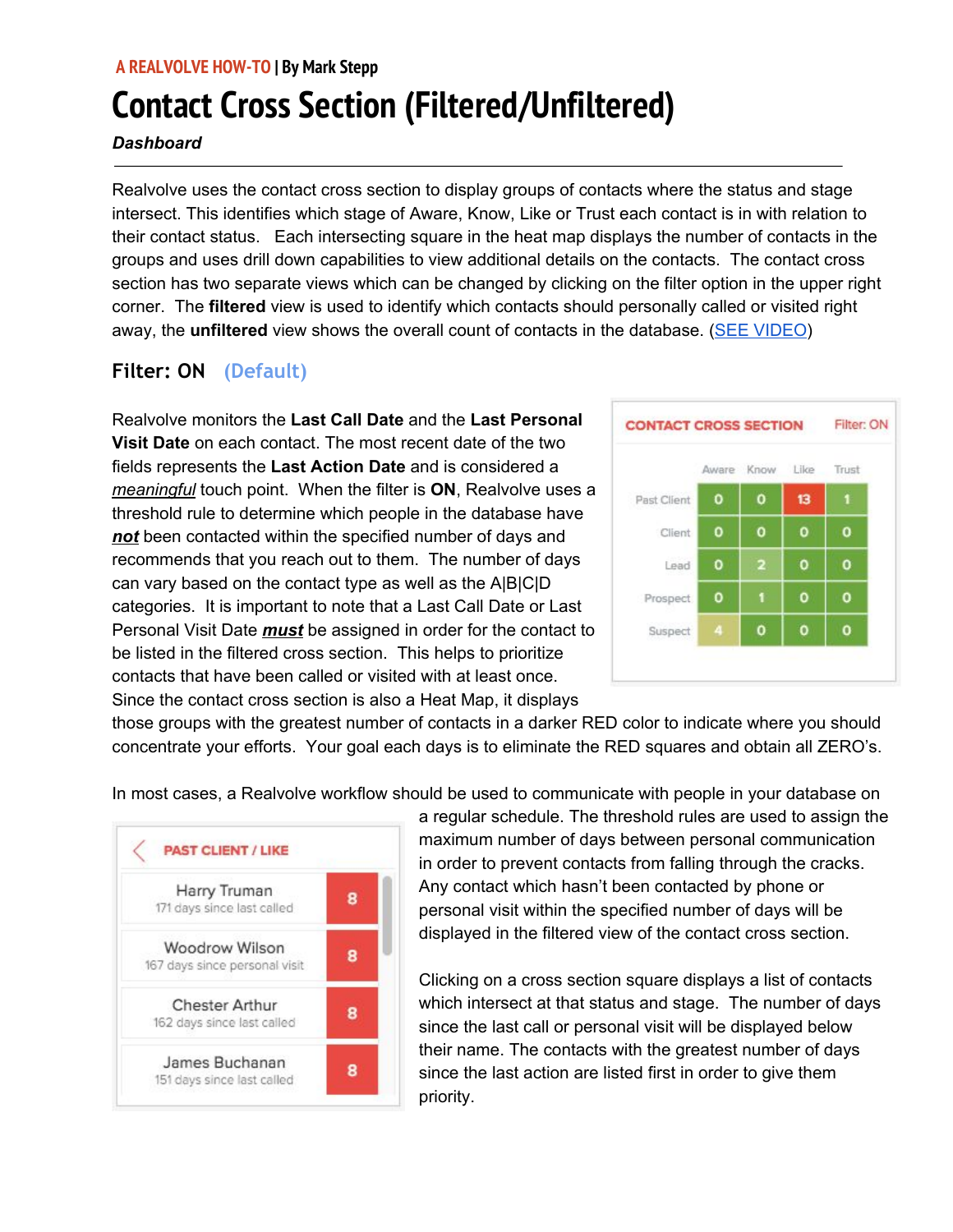Clicking on a name in this list will show more detail about that contact. This view shows the name of the contact and basic information such as email address and phone numbers.



Click on the Name at the top to open the full contact record or use any of the four buttons to perform quick actions.

Add a Note to this contact. 冂

 $\boxtimes$  Email this contact.

Send contact an SMS text message.

疆 Assign Last Contact Dates

Clicking on the calendar button to assign contact dates allows you to assign the Last Call Date, Last Email Date, Last Personal Visit Date, Last Personal Note Date, as well as the Postpone Contact Date

| <b>Harry Truman</b>                     |  |
|-----------------------------------------|--|
| Last call date                          |  |
| <b>III</b> Jul 01, 2017                 |  |
| Last email date                         |  |
| <b>IF</b> Add last email date           |  |
| Last personal visit date                |  |
| <b>III</b> Add last personal visit date |  |
| Last personal note date                 |  |
| <b>IF</b> Add last personal note date   |  |
| Danksana sawhat dala                    |  |

to prevent this contact from showing in the contact cross section until after that date. This is useful for cold prospects which don't want to be contacted until after a specific date.

If the **Last Call Date** or **Last Personal Visit Date** is assigned a recent date then the contact will be removed from the list until the threshold rule is met again in the future.

## **How is this useful in my daily real estate business?**

Let's assume you wanted to personally communicate with your past clients every 120 days. By simply entering the Last Call Date or Last Personal Visit Date, Realvolve will notify you when a past client has hit that threshold value of 120 days. Some days you might be able to call 5 past clients and others you can call more. The contact cross section keeps your past clients on the list until you have changed the Last Call Date, Last Personal Visit Date or assigned a Postpone date. With our flexible configuration, you can assign a different threshold values for Suspects, Prospects, Leads, Clients, Past Clients as well as those Clients in A|B|C|D Categories. Typically, your A & B clients are more important and more frequent communication is desired.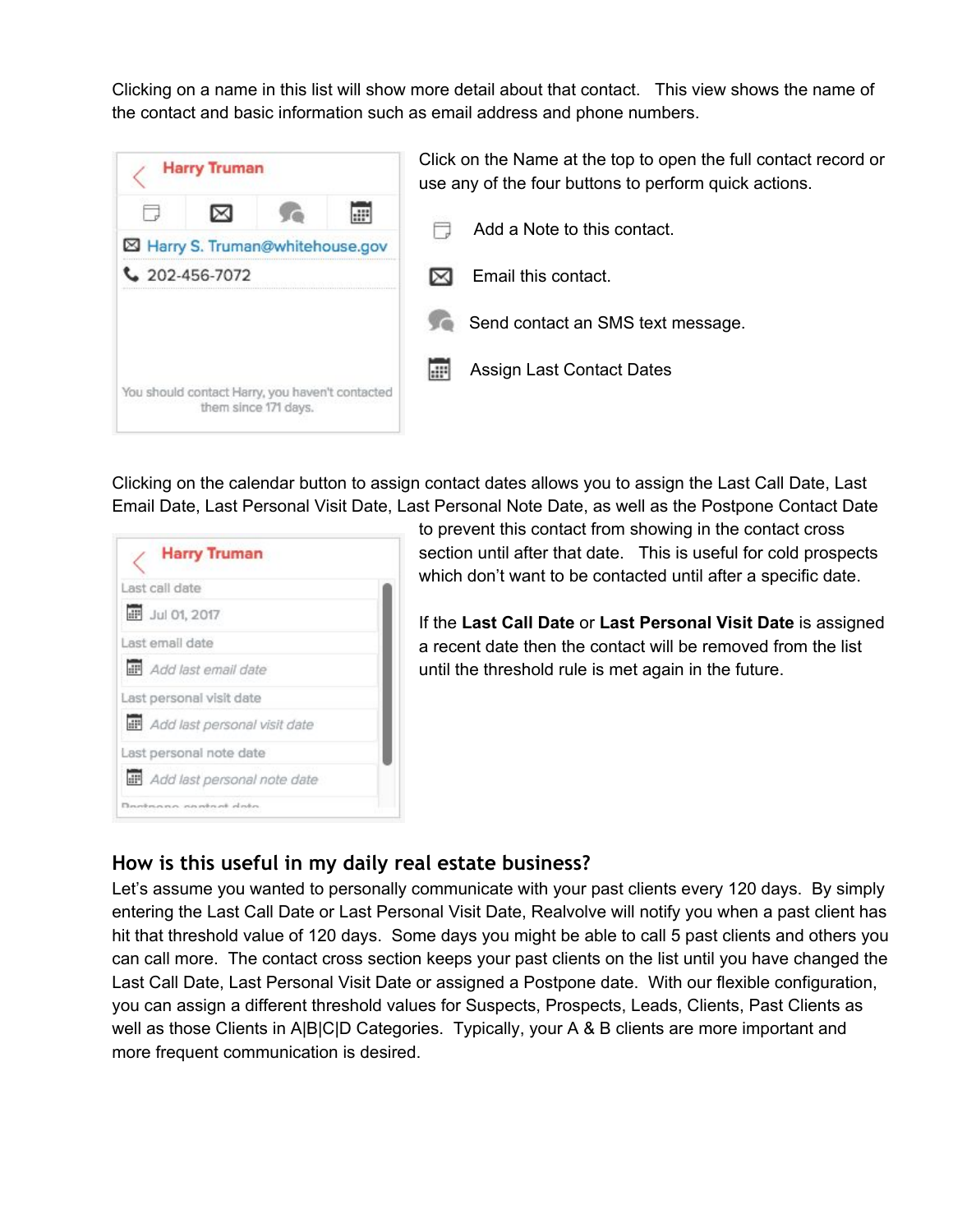## **Assigning Threshold Values:**

To modify the filtered view threshold days go to **SETTINGS** > **SET DEFAULT FIELDS** > **DASHBOARD**

Assign the maximum number of days between personal call / visit based on Contact Status and ABCD categories.

## **Contact Follow-Up Settings**

| Suspect     | $\overline{2}$ | Days from last action. |
|-------------|----------------|------------------------|
| Prospect    | 3              | Days from last action. |
| Lead        | 7              | Days from last action. |
| Client      | 7              | Days from last action. |
| А           | 60             | Days from last action. |
| B           | 90             | Days from last action. |
| C           | 120            | Days from last action. |
| D           | 180            | Days from last action. |
| Past Client | 120            | Days from last action. |

● **Suspect** (Default: **2 Days from last action**)

Anyone with a **Contact Status** of "**Suspect**" - These are new leads that were manually entered or were received through your lead generation website. You know very little about this contact so you need to connect on a frequent basis. The goal is to contact them quickly and often to qualify the lead and determine if they are ready to buy or sell.

● **Prospect** - (Default: **3 Days from last action**)

Anyone with a **Contact Status** of "**Prospect**" - These are leads that you have been communicating with to determine their needs and see if they are ready to buy or sell a home. If they are not ready to buy or sell then you can leave them as a contact status of "**Prospect**" and assign the "**Postpone Contact Date**" to indicate the next time you should reach out and connect.

#### ● **Lead** - (Default: **7 Days from last action**)

Anyone with a **Contact Status** of "**Lead**" - These are contacts that have been qualified and are ready to buy or sell right away but you don't have a signed agreement with them yet. You should continue to communicate frequently until they sign an agreement with you.

● **Client** - (Default: **7 Days from last action**)

Anyone with a **Contact Status** of "**Client**" - These are contacts that are currently party members of an active Property or Transaction. Typically, a workflow is running but this will ensure clients have regular communications for updates without the need of a workflow. Weekly communication is normal.

- **Category A** (Default: **60 Days from last action**) Anyone with a **Category** of "A" should be contacted on a regular basis. This allows for different touch point variations based on category interpretation.
- **Category B** (Default: **90 Days from last action**) Anyone with a **Category** of "B" should be contacted on a regular basis. This allows for different touch point variations based on category interpretation.